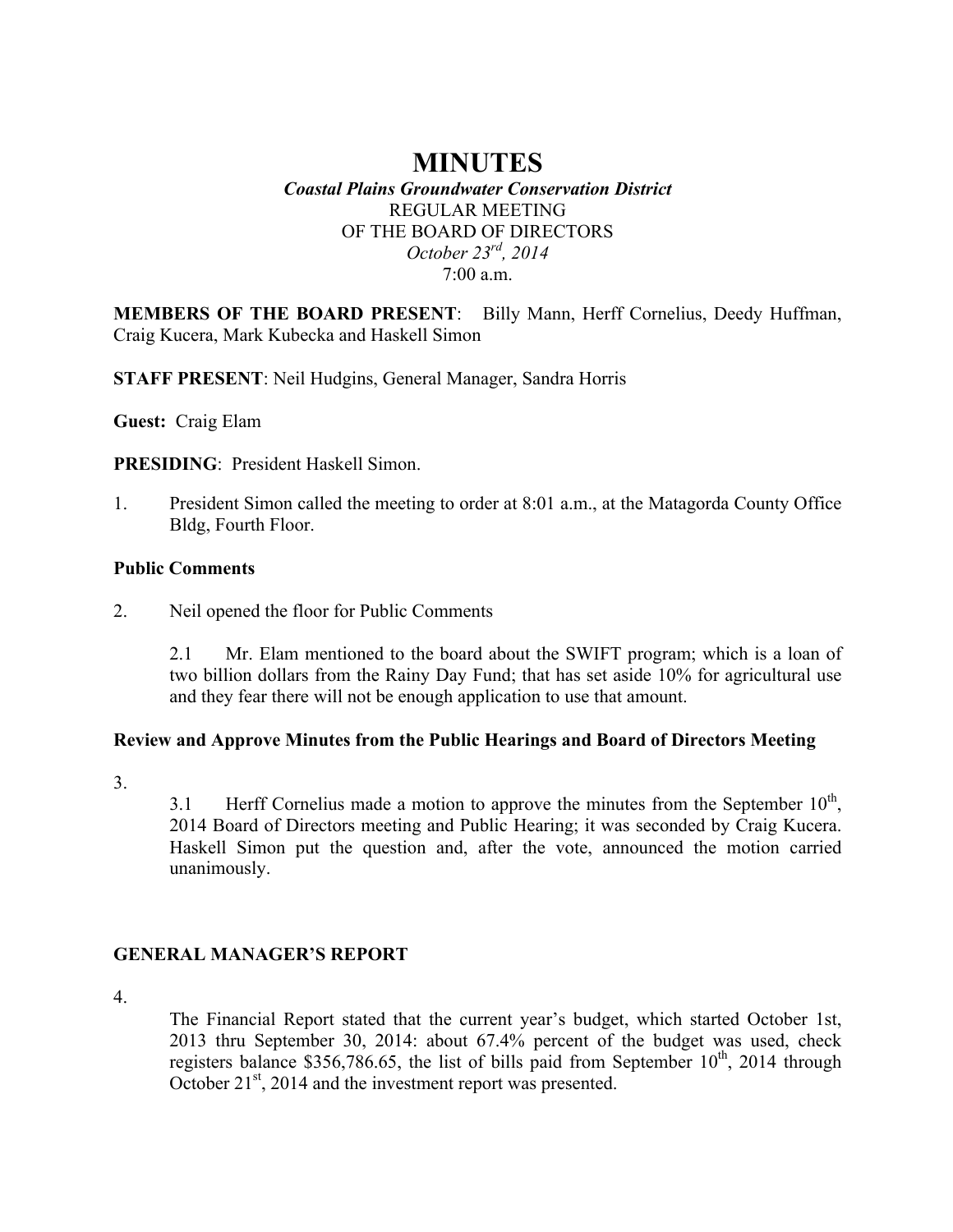4.1 Craig Kucera made a motion to accept the financial report; it was seconded by Billy Mann. Haskell Simon put the question and, after the vote, announced the motion carried unanimously.

- 4.2 Mr. Hudgins presented the Texas Drought Conditions
- 4.3 Mr. Hudgins presented the board with the Monitor Well Report
- 4.4 Neil Hudgins presented the Water Usage Reports.
- 4.5 Upcoming meetings included: None

#### **Review and Approve Permit Application discuss in Public Hearing**

5. Neil opened the floor for discussion on the Permit Applications as presented in the Public Hearing

5.1 Mark Kubecka made a motion to approve the drilling application, the operating permits will be considered at the next meeting pending clarity on how the water is to be used; it was seconded by Deedy Huffman. Haskell Simon put the question and, after the vote, announced the motion carried unanimously.

#### **Review and Propose CPGCD Management Plan**

6. Neil presented the board with a copy of the Management Plan and asked if there were any questions or comments

6.1 Mark Kubecka made a motion to Propose the CPGCD Management Plan; it was seconded by Craig Kucera. Haskell Simon put the question and, after the vote, announced the motion carried unanimously.

#### **Review and Discuss Technical Support for Improving the GAM for the GMA 15**

- 7. Neil presented the board with the information presented from Intera, Inc.
	- 7.1 No action taken

#### **Review and Discuss Directors Insurance**

8. Sandra Horris informed the board we have no updates, waiting on Greg replies.